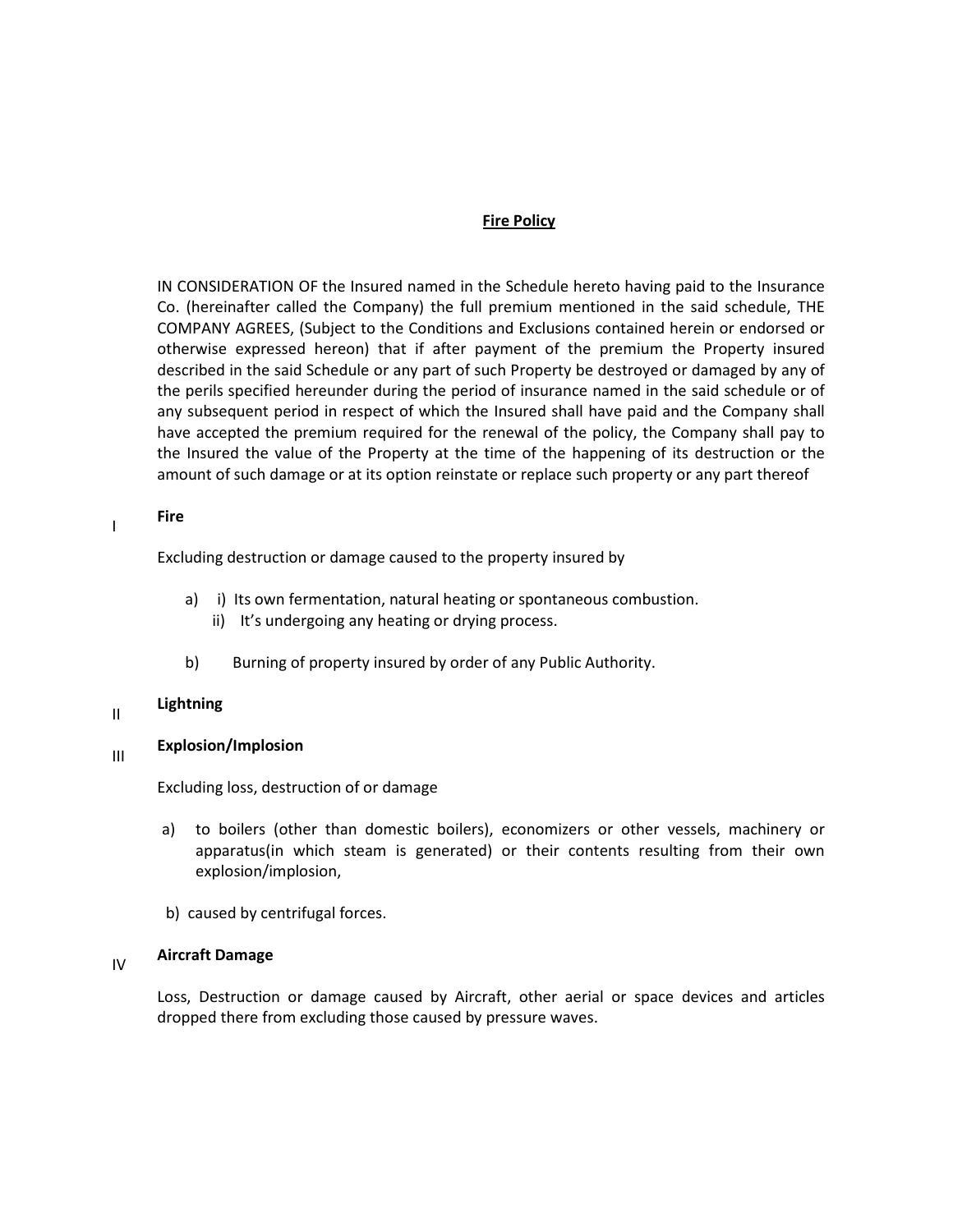#### Riot, Strike, Malicious and Terrorism Damage

Loss of or visible physical damage or destruction by external violent means directly caused to the property insured but excluding those caused by

- a) total or partial cessation of work or the retardation or interruption or cessation of any process or operations or omissions of any kind.
- b) Permanent or temporary dispossession resulting from confiscation, commandeering, requisition or destruction by order of the Government or any lawfully constituted Authority.
- c) Permanent or temporary dispossession of any building or plant or unit or machinery resulting from the unlawful occupation by any person of such building or plant or unit or machinery or prevention of access to the same.
- d)Burglary, housebreaking, theft, larceny or any such attempt or any omission of any kind of any person (whether or not such act is committed in the course of a disturbance of public peace) in any malicious act.

Storm, Cyclone, Typhoon, Tempest, Hurricane, Tornado, Flood and Inundation

Loss, destruction or damage directly caused by Storm, Cyclone, Typhoon, Tempest, Hurricane, Tornado, Flood or Inundation excluding those resulting from earthquake, Volcanic eruption or other convulsions of nature. (Wherever earthquake cover is given as an "add on cover" the words "excluding those resulting from earthquake volcanic eruption or other convulsions of nature" shall stand deleted.

#### Impact Damage

Loss of or visible physical damage or destruction caused to the property insured due to impact by any Rail/ Road vehicle or animal by direct contact not belonging to or owned by b) the Insured or any occupier of the premises or

c) Their employees while acting in the course of their employment.

Subsidence and Landslide including Rock slide

Loss, destruction or damage directly caused by Subsidence of part of the site on which the property stands or Land slide/Rock slide excluding:

- b) the normal cracking, settlement or bedding down of new structures
- c) the settlement or movement of made up ground
- d) coastal or river erosion
- e) defective design or workmanship or use of defective materials
- f) Demolition, construction, structural alterations or repair of any property or groundwork's or excavations.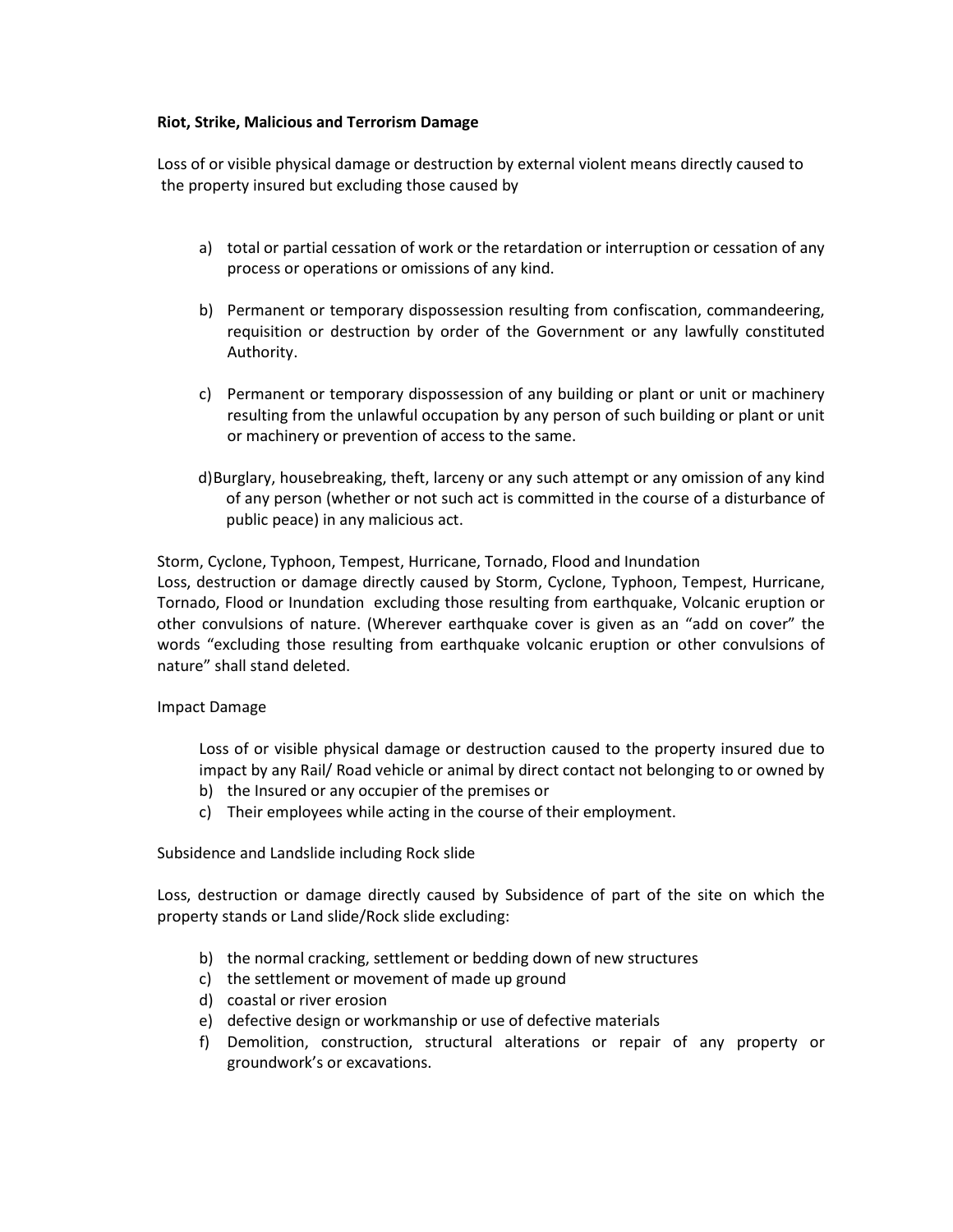Bursting and/or overflowing of Water Tanks, Apparatus and Pipes

Missile testing operations

Leakage from Automatic Sprinkler Installations Excluding loss, destruction or damage caused by

- b) Repairs or alterations to the buildings or premises
- c) Repairs, Removal or Extension of the Sprinkler Installation
- d) Defects in construction known to the Insured.

Bush Fire

Excluding loss, destruction or damage caused by Forest Fire.

PROVIDED that the liability of the Company shall in no case exceed in respect of each item the sum expressed in the said Schedule to be insured thereon or in the whole the total Sum Insured hereby or such other sum or sums as may be substituted there for by memorandum hereon or attached hereto signed by or on behalf of the Company.

#### (A) GENERAL EXCLUSIONS

This Policy does not cover (not applicable to policies covering dwellings)

- a. The first 5% of each and every claim subject to a minimum of Rs.10,000 in respect of each and every loss arising out of "Act of God perils" such as Lightning, STFI, Subsidence, Landslide and Rock slide covered under the policy
- b. The first Rs.10,000 for each and every loss arising out of other perils in respect of which the Insured is indemnified by this policy The Excess shall apply per event per insured.

Loss, destruction or damage caused by war, invasion, act of foreign enemy hostilities or war like operations (whether war be declared or not), civil war, mutiny, civil commotion assuming the proportions of or amounting to a popular rising, military rising, rebellion, revolution, insurrection or military or usurped power.

Loss, destruction or damage directly or indirectly caused to the property insured by

a) ionizing radiations or contamination by radioactivity from any nuclear fuel or from any nuclear waste from the combustion of nuclear fuel

b) the radio active toxic, explosives or other hazardous properties of any explosive nuclear assembly or nuclear component thereof

Loss, destruction or damage caused to the insured property by pollution or contamination excluding

- b) Pollution or contamination which itself results from a peril hereby insured against.
- c) any peril hereby insured against which itself results from pollution or contamination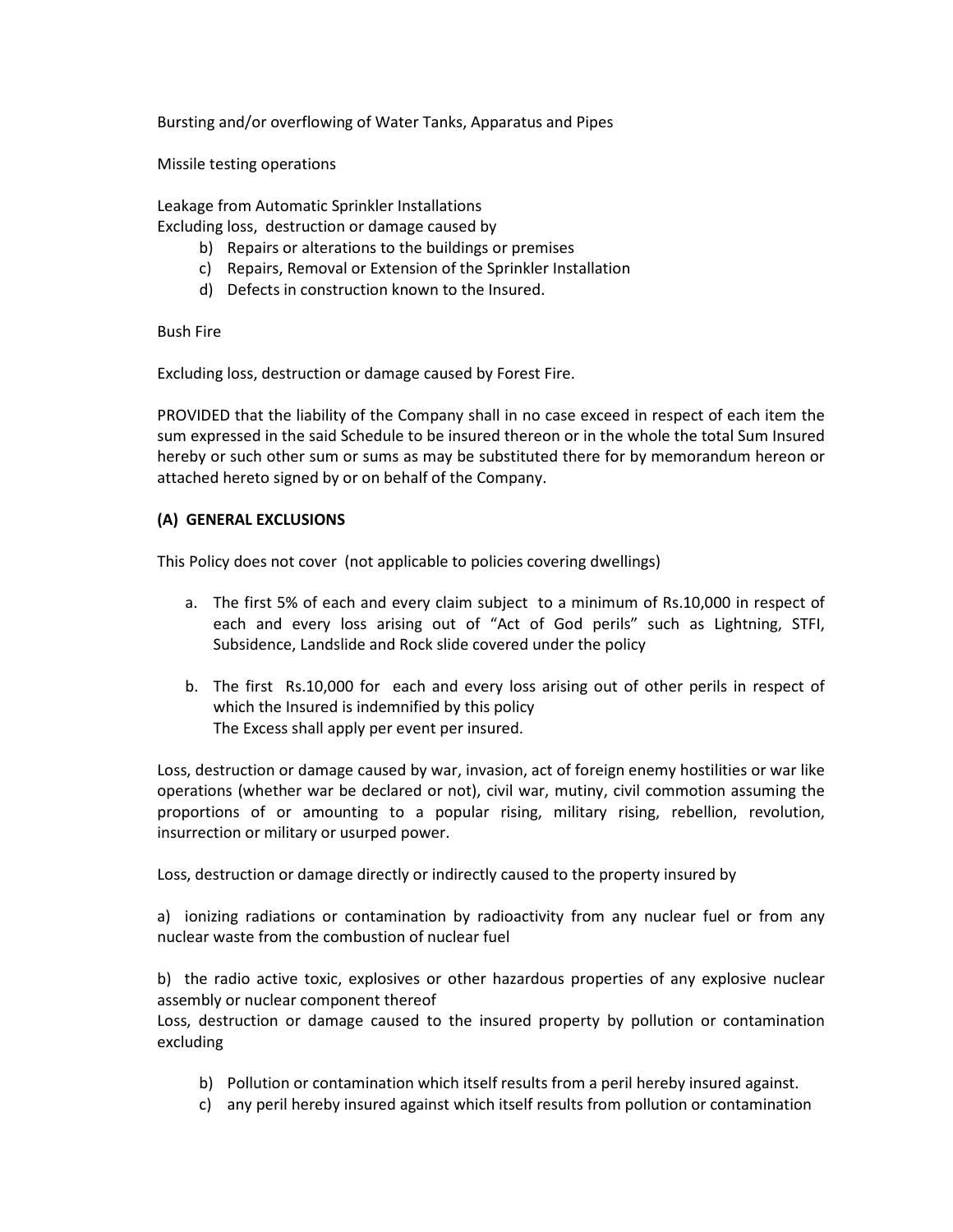Loss, destruction or damage to bullion or unset precious stones, any curios or works of art for an amount exceeding Rs. 10000/-, manuscripts, plans, drawings, securities, obligations or documents of any kind, stamps, coins or paper money, cheques, books of accounts or other business books, computer systems records, explosives unless otherwise expressly stated in the policy.

Loss, destruction or damage to the stocks in Cold Storage premises caused by change of temperature.

Loss, destruction or damage to any electrical machine, apparatus, fixture, or fitting arising from or occasioned by over-running, excessive pressure, short circuiting, arcing, self heating or leakage of electricity from whatever cause (lightning included) provided that this exclusion shall apply only to the particular electrical machine, apparatus, fixture or fitting so affected and not to other machines, apparatus, fixtures or fittings which may be destroyed or damaged by fire so set up.

Expenses necessarily incurred on (i) Architects, Surveyors and Consulting Engineer's Fees and (ii) Debris Removal by the Insured following a loss, destruction or damage to the Property insured by an insured peril in excess of 3% and 1% of the claim amount respectively.

Loss of earnings, loss by delay, loss of market or other consequential or indirect loss or damage of any kind or description whatsoever.

Loss or damage by spoilage resulting from the retardation or interruption or cessation of any process or operation caused by operation of any of the perils covered.

Loss by theft during or after the occurrence of any insured peril except as provided under Riot, Strike, Malicious and Terrorism Damage cover.

Any Loss or damage occasioned by or through or in consequence directly or indirectly due to earthquake, Volcanic eruption or other convulsions of nature.

Loss or damage to property insured if removed to any building or place other than in which it is herein stated to be insured, except machinery and equipment temporarily removed for repairs, cleaning, renovation or other similar purposes for a period not exceeding 60 days.

### (B) GENERAL CONDITIONS

- 1. THIS POLICY shall be voidable in the event of mis-representation, mis-description or non-disclosure of any material particular.
- 2. All insurances under this policy shall cease on expiry of seven days from the date of fall or displacement of any building or part thereof or of the whole or any part of any range of buildings or of any structure of which such building forms part.

PROVIDED such a fall or displacement is not caused by insured perils, loss or damage which is covered by this policy or would be covered if such building, range of buildings or structure were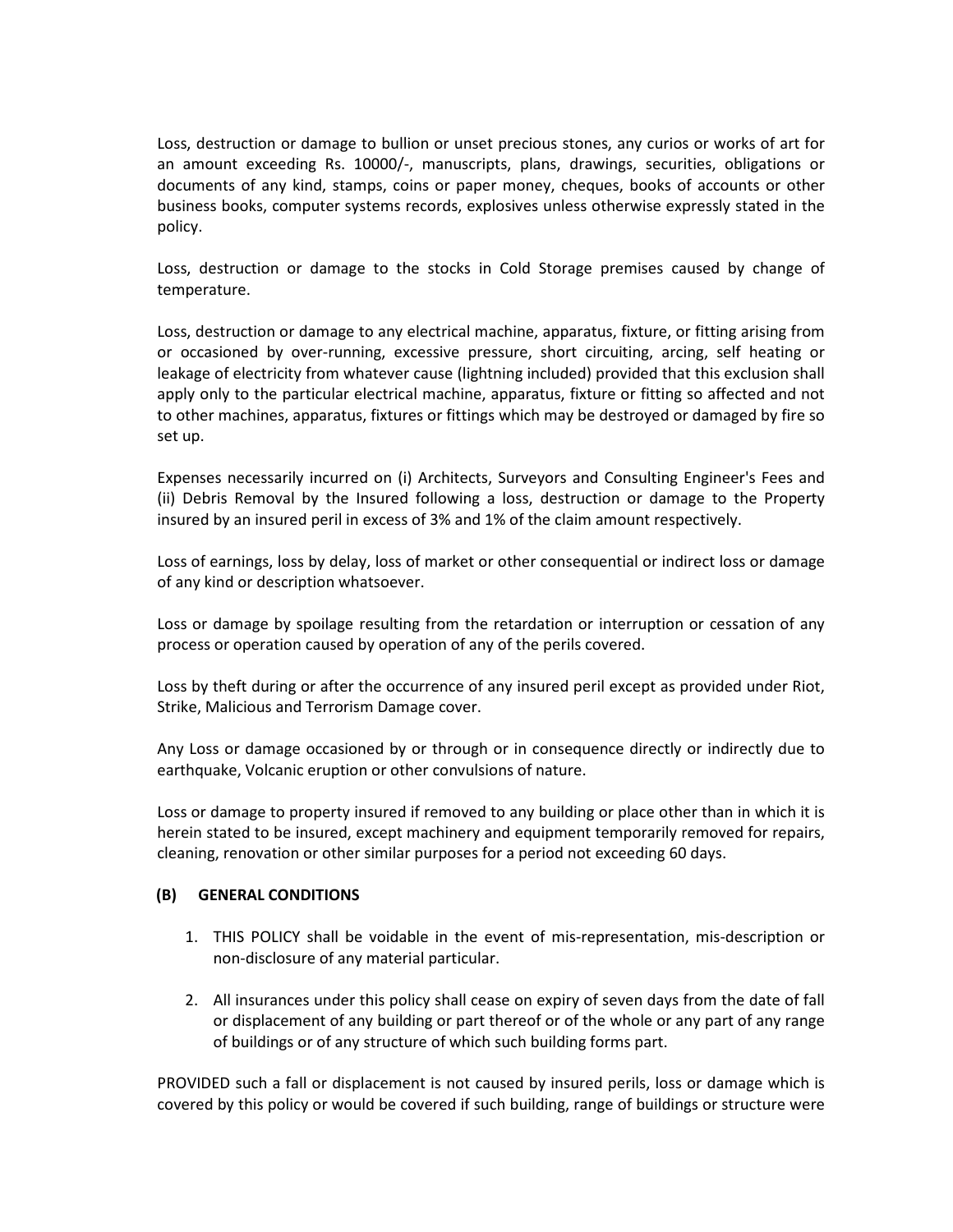insured under this policy.

Notwithstanding the above, the Company subject to an express notice being given as soon as possible but not later than seven days of any such fall or displacement may agree to continue the insurance subject to revised rates, terms and conditions as may be decided by it and confirmed in writing to this effect.

- 3. Under any of the following circumstances the insurance ceases to attach as regards the property affected unless the Insured, before the occurrence of any loss or damage, obtains the sanction of the Company signified by endorsement upon the policy by or on behalf of the Company :-
- a) If the trade or manufacture carried on be altered, or if the nature of the occupation of or other circumstances affecting the building insured or containing the insured property be changed in such a way as to increase the risk of loss or damage by Insured Perils.
- b) If the building insured or containing the insured property becomes unoccupied and so remains for a period of more than 30 days.
- c) If the interest in the property passes from the insured otherwise than by will or operation of law.
	- 4. This insurance does not cover any loss or damage to property which, at the time of the happening of such loss or damage, is insured by or would, but for the existence of this policy, be insured by any marine policy or policies except in respect of any excess beyond the amount which would have been payable under the marine policy or policies had this insurance not been effected.
	- 5. This insurance may be terminated at any time at the request of the Insured, in which case the Company will retain the premium at customary short period rate for the time the policy has been in force. This insurance may also at any time be terminated at the option of the Company, on 15 days' notice to that effect being given to the Insured, in which case the Company shall be liable to repay on demand a rate able proportion of the premium for the unexpired term from the date of the cancellation.
	- 6. (i) On the happening of any loss or damage the Insured shall forthwith give notice thereof to the Company and shall within 15 days after the loss or damage, or such further time as the Company may in writing allow in that behalf, deliver to the Company
- a) A claim in writing for the loss or damage containing as particular an account as may be reasonably practicable of all the several articles or items or property damaged or destroyed, and of the amount of the loss or damage thereto respectively, having regard to their value at the time of the loss or damage not including profit of any kind.
- b) Particulars of all other insurances, if any

The Insured shall also at all times at his own expense produce, procure and give to the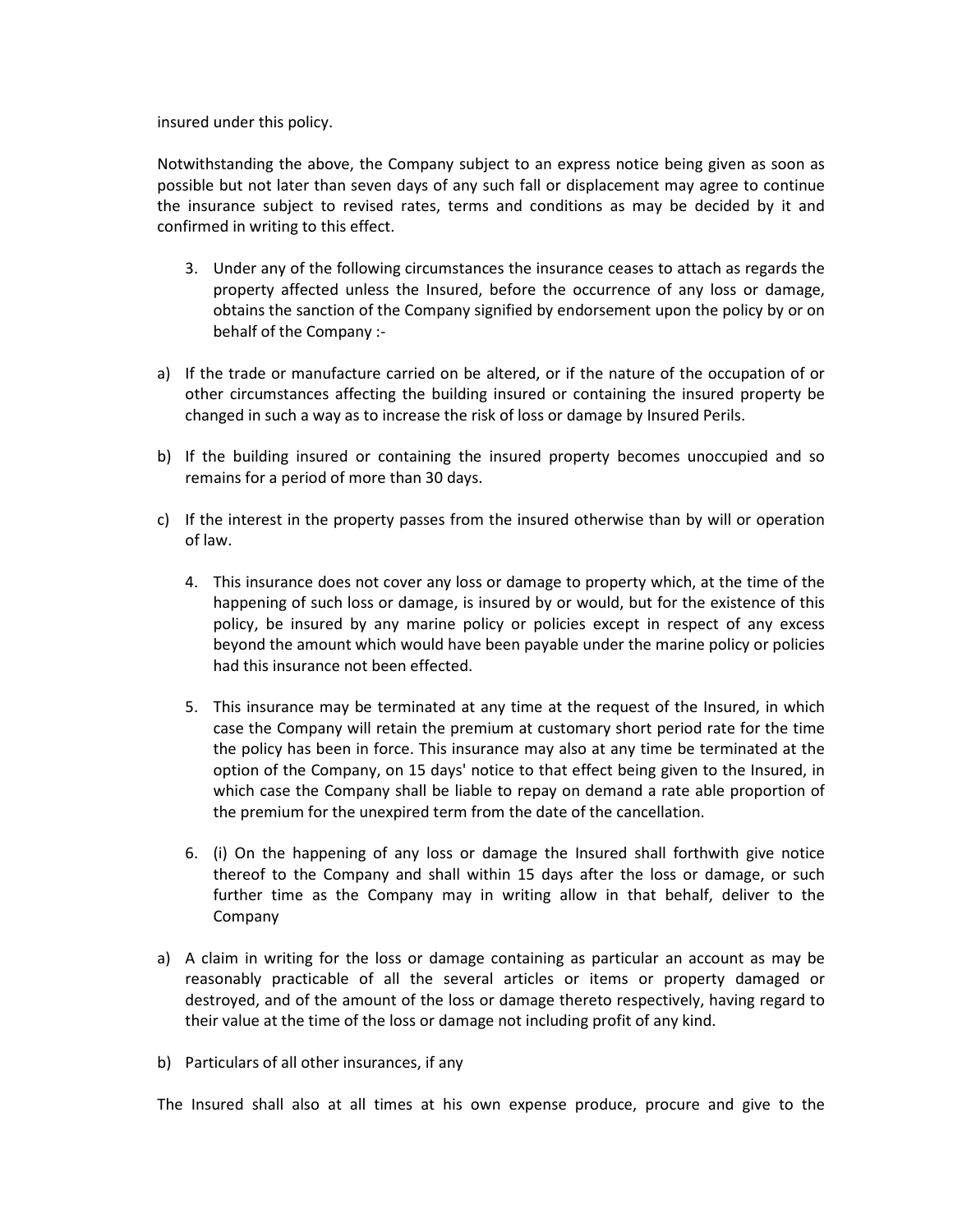Company all such further particulars, plans, specification books, vouchers, invoices, duplicates or copies thereof, documents, investigation reports (internal/external), proofs and information with respect to the claim and the origin and cause of the loss and the circumstances under which the loss or damage occurred, and any matter touching the liability or the amount of the liability of the Company as may be reasonably required by or on behalf of the Company together with a declaration on oath or in other legal form of the truth of the claim and of any matters connected therewith.

No claim under this policy shall be payable unless the terms of this condition have been complied with

(ii) In no case whatsoever shall the Company be liable for any loss or damage after the expiry of 12 months from the happening of the loss or damage unless the claim is the subject of pending action or arbitration; it being expressly agreed and declared that if the Company shall disclaim liability for any claim hereunder and such claim shall not within 12 calendar months from the date of the disclaimer have been made the subject matter of a suit in a court of law then the claim shall for all purposes be deemed to have been abandoned and shall not thereafter be recoverable hereunder.

7. On the happening of loss or damage to any of the property insured by this policy, the Company may

- b) enter and take and keep possession of the building or premises where the loss or damage has happened.
- c) take possession of or require to be delivered to it any property of the Insured in the building or on the premises at the time of the loss or damage.
- d) keep possession of any such property and examine, sort, arrange, remove or otherwise deal with the same.
- e) sell any such property or dispose of the same for account of whom it may Concern.

The powers conferred by this condition shall be exercisable by the Company at any time until notice in writing is given by the insured that he makes no claim under the policy, or if any claim is made, until such claim is finally determined or withdrawn, and the Company shall not by any act done in the exercise or purported exercise of its powers hereunder, incur any liability to the Insured or diminish its rights to rely upon any of the conditions of this policy in answer to any claim.

If the insured or any person on his behalf shall not comply with the requirements of the Company or shall hinder or obstruct the Company, in the exercise of its powers hereunder, all benefits under this policy shall be forfeited.

The Insured shall not in any case be entitled to abandon any property to the Company whether taken possession of by the Company or not.

7. If the claim be in any respect fraudulent, or if any false declaration be made or used in support thereof or if any fraudulent means or devices are used by the Insured or any one acting on his behalf to obtain any benefit under the policy or if the loss or damage be occasioned by the willful act, or with the connivance of the Insured, all benefits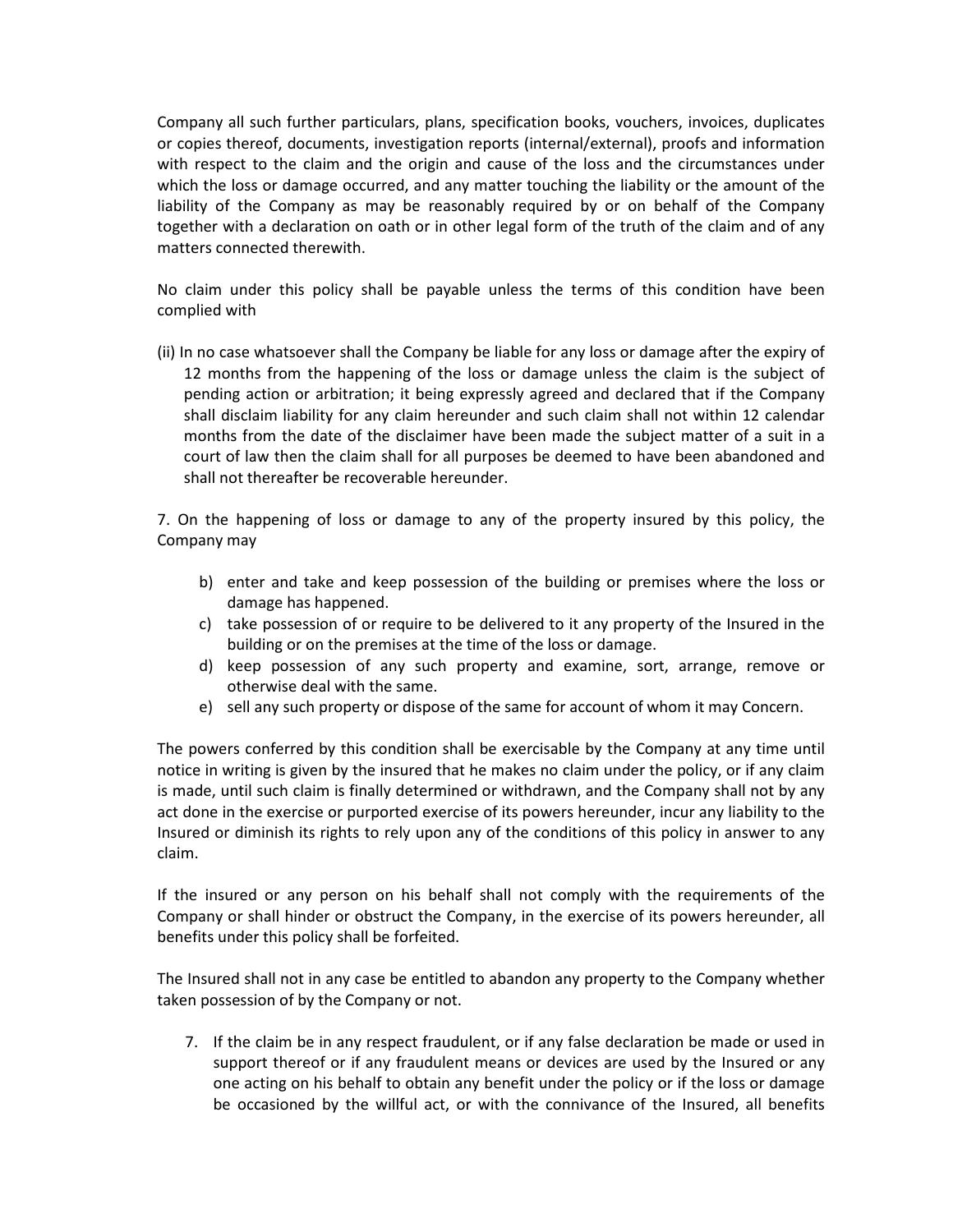under this policy shall be forfeited.

8. If the Company at its option, reinstate or replace the property damaged or destroyed, or any part thereof, instead of paying the amount of the loss or damage, or join with any other Company or Insurer(s) in so doing, the Company shall not be bound to reinstate exactly or completely but only as circumstances permit and in reasonably sufficient manner, and in no case shall the Company be bound to expend more in reinstatement than it would have cost to reinstate such property as it was at the time of the occurrence of such loss or damage nor more than the sum insured by the Company thereon. If the Company so elect to reinstate or replace any property the insured shall at his own expense furnish the Company with such plans, specifications, measurements, quantities and such other particulars as the Company may require, and no acts done, or caused to be done, by the Company with a view to reinstatement or replacement shall be deemed an election by the Company to reinstate or replace.

If in any case the Company shall be unable to reinstate or repair the property hereby insured, because of any municipal or other regulations in force affecting the alignment of streets or the construction of buildings or otherwise, the Company shall, in every such case, only be liable to pay such sum as would be requisite to reinstate or repair such property if the same could lawfully be reinstated to its former condition.

- 9. If the property hereby insured shall at the breaking out of any fire or at the commencement of any destruction of or damage to the property by any other peril hereby insured against be collectively of greater value than the sum insured thereon, then the Insured shall be considered as being his own insurer for the difference and shall bear a rate able proportion of the loss accordingly. Every item, if more than one, of the policy shall be separately subject to this condition.
- 10. If at the time of any loss or damage happening to any property hereby insured there be any other subsisting insurance or insurances, whether effected by the Insured or by any other person or persons covering the same property, this Company shall not be liable to pay or contribute more than its rate able proportion of such loss or damage.
- 11. The Insured shall at the expense of the Company do and concur in doing, and permit to be done, all such acts and things as may be necessary or reasonably required by the Company for the purpose of enforcing any rights and remedies or of obtaining relief or indemnity from other parties to which the Company shall be or would become entitled or subrogated, upon its paying for or making good any loss or damage under this policy, whether such acts and things shall be or become necessary or required before or after his indemnification by the Company.
- 12. If any dispute or difference shall arise as to the quantum to be paid under this policy (liability being otherwise admitted) such difference shall independently of all other questions be referred to the decision of a sole arbitrator to be appointed in writing by the parties to or if they cannot agree upon a single arbitrator within 30 days of any party invoking arbitration, the same shall be referred to a panel of three arbitrators,